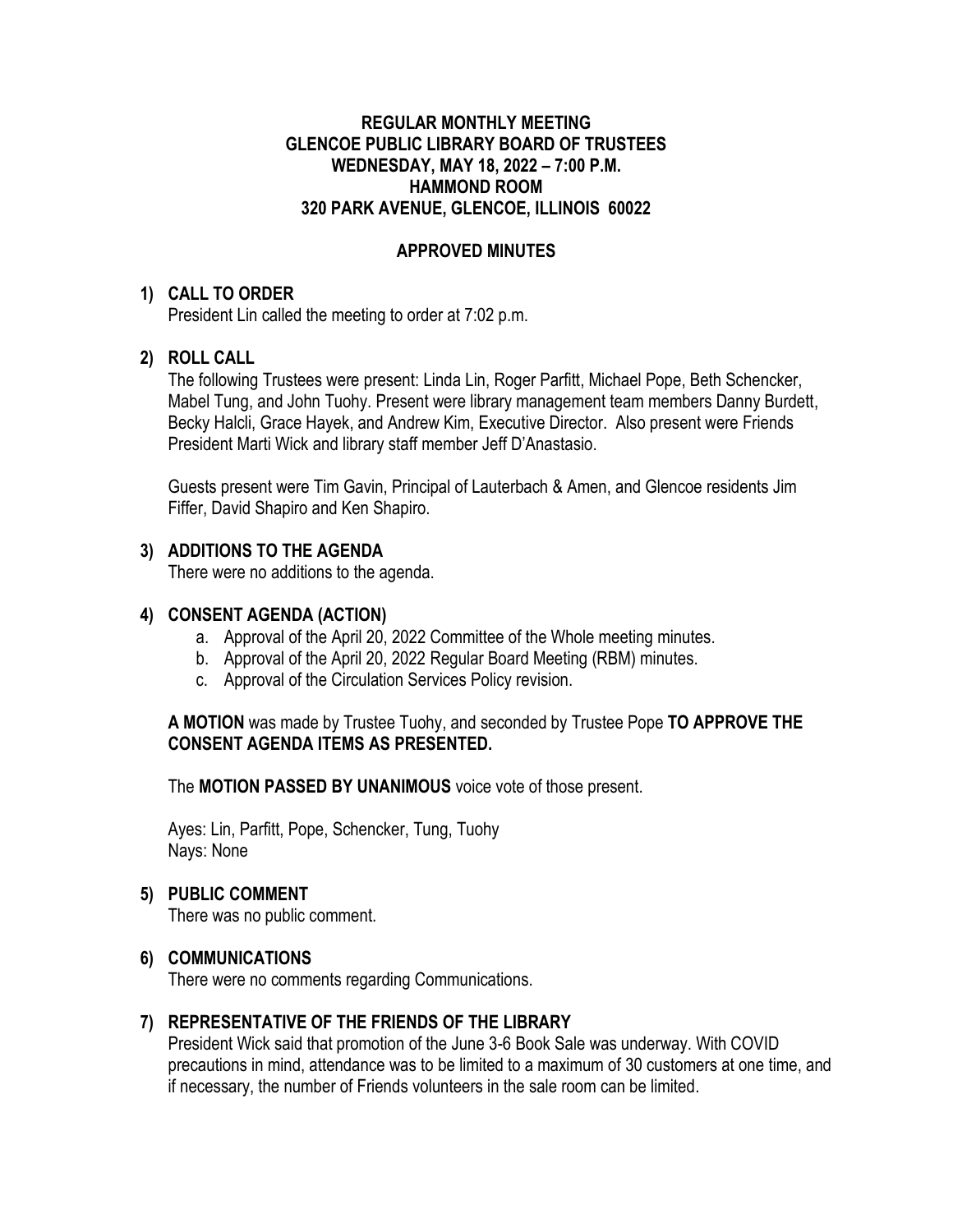### **8) COMMITTEE REPORTS**

a. Building & Grounds:

Director Kim shared details about changes to the main drag way, featuring new shelving for the Bestsellers collection that matches the shelving entering the Johnson Room. Another new element is a Too Good To Miss display. And in the Johnson Room, new audiovisual materials have been moved from center cart shelving to the built-in shelving.

The carpet cleaning and main floor painting projects will be postponed until later this year.

President Lin asked how the Too Good To Miss titles are selected. Technical Services & Automation Operations Manager Becky Halcli responded that the staff makes recommendations.

b. Finance Committee

Trustee Tung updated that the most significant aspect of the April financials was the receipt of 53.7% of Property Tax Revenue at the 33.3% Year-to-Date (YTD) mark. She was also pleased that Total Expenditures were at 31.6% YTD. Overall, most areas of expenditure are at expected levels, although Library Equipment Repairs are at 71.6% of budget (\$1,000.00 spent YTD). Trustee Tung reminded the Board that the financial reports will have a different look with the start of the ATA Group accounting services. Finally, with the anticipated delay in the second installment of Property Tax Revenue from Cook County, she informed the Board that she met with the management team to discuss any potential slowdown of spending that could be postponed to a later date.

Trustee Tuohy expressed that delayed spending should not be expected of staff, pointing out the healthy state of nearly all of the operating funds, and his confidence that even a delay in receiving Property Tax Revenue until December would still allow two months of carryover (60 days) into 2023 for account balances to be rectified.

Trustee Pope and Trustee Schencker asked about which planned projects are flexible. Director Kim cited the carpet cleaning and painting as examples of projects that could be postponed.

- c. Marketing There was no report.
- d. Plan Commission

There was an account in the board packet of the Commission's April 27 meeting approving the subdividing a three parcel lot into two.

- e. Planning There was no report.
- f. Policy & Bylaws There was no report.
- g. Sustainability Task Force (STF)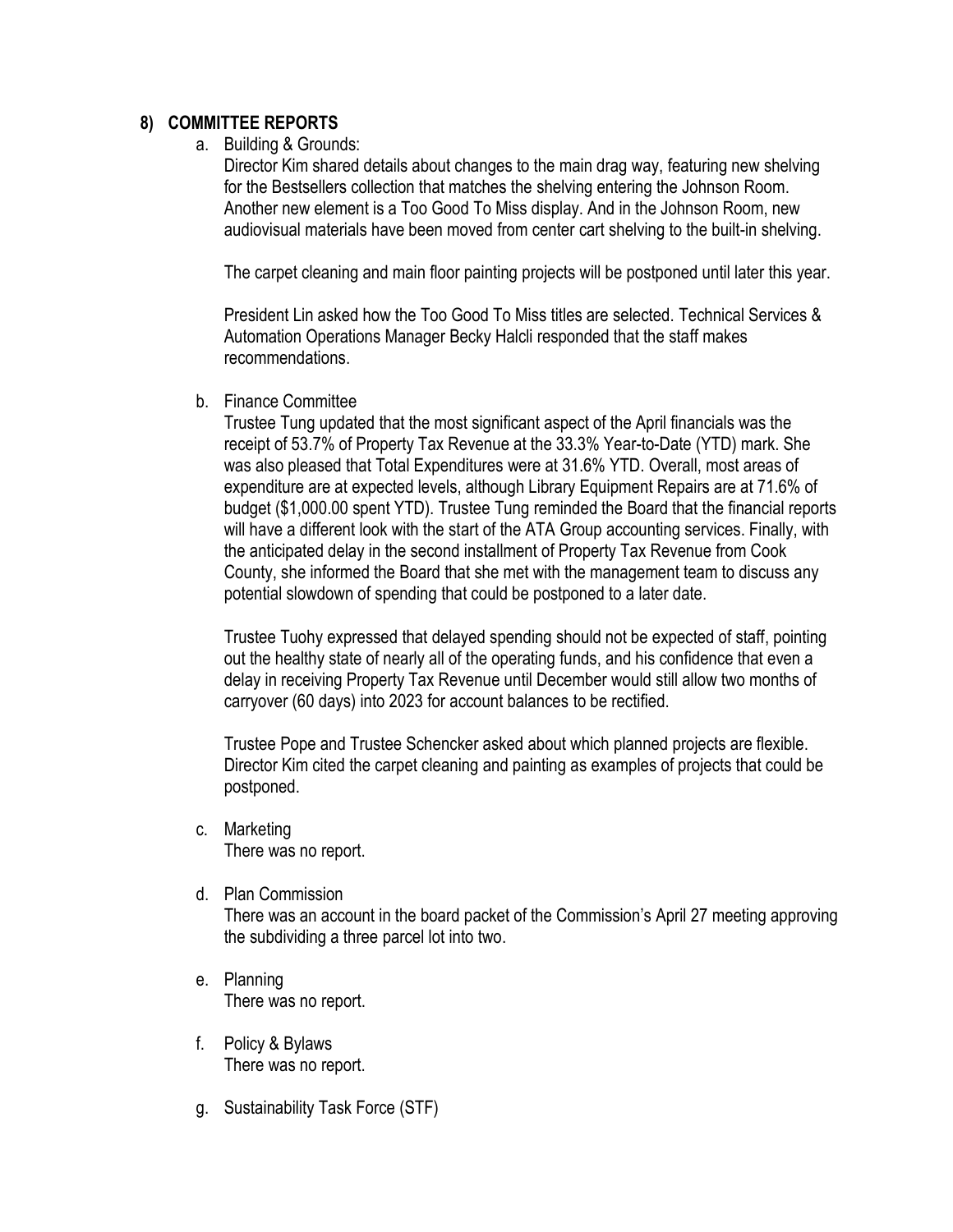President Lin referred Trustees to a brief report in the board packet outlining the Task Force's recent initiatives, including the May 14 Donate and Recycle Day and the Village's May 21 Annual Clean-up Day.

h. Technology

Trustee Tung reported that the dedicated fiber internet line installation by Comcast has been postponed to early June. There has been a slight increase in queries about the 3D printer, details of which have been made more prominent on the website.

At 7:31 p.m., the Board agreed to adjust the agenda to move item 13) **RESOLUTION TO HONOR TRUSTEE BRUCE RONNER** to item 11). Eight members of the public arrived throughout this time, including Zena Ronner, Lesley Strauss, Robert Strauss, and Vivian Nitzberg.

# **9) APPROVAL OF RESOLUTION NO. 2022-05-18 TO DECLARE A VACANCY, AND APPOINT A NEW LIBRARY TRUSTEE (ACTION)**

Per the Local Library Act, the Library Board may declare a vacancy, and appoint a resident. The board vacancy is left by Trustee Bruce Ronner. After meeting with several candidates, President Lin selected Mr. Jim Fiffer to fill the vacancy until the next election in April 2023.

In April 2023, a candidate shall be elected to complete Mr. Ronner's term, which expires in 2025.

**A MOTION** was made by Trustee Tuohy, and seconded by Trustee Pope, **TO APPROVE THE RESOLUTION AS PRESENTED.**

The **MOTION PASSED BY UNANIMOUS** voice vote of those present.

Ayes: Lin, Parfitt, Pope, Schencker, Tung, Tuohy Nays: None

# **10) ADMINISTRATION OF THE OATH OF OFFICE TO THE NEWLY APPOINTED TRUSTEE**

Director Kim asked Jim Fiffer to stand and recite the Oath of Office with his right hand raised.

After the oath, Trustee Fiffer took a seat with the Trustees.

# **11) RESOLUTION TO HONOR TRUSTEE BRUCE RONNER (ACTION)**

Director Kim read the following statement: "It's with a heavy heart that I present this resolution to honor Trustee Bruce Ronner who passed away unexpectedly on March 19. But this resolution also serves as a formal celebration of his time on the Board, and acknowledges all his great work on behalf of our community."

**A MOTION** was made by Trustee Tuohy, and seconded by Trustee Pope, **TO APPROVE THE RESOLUTION AS PRESENTED.**

The **MOTION PASSED BY UNANIMOUS** voice vote of those present.

Ayes: Fiffer, Lin, Parfitt, Pope, Schencker, Tung, Tuohy Nays: None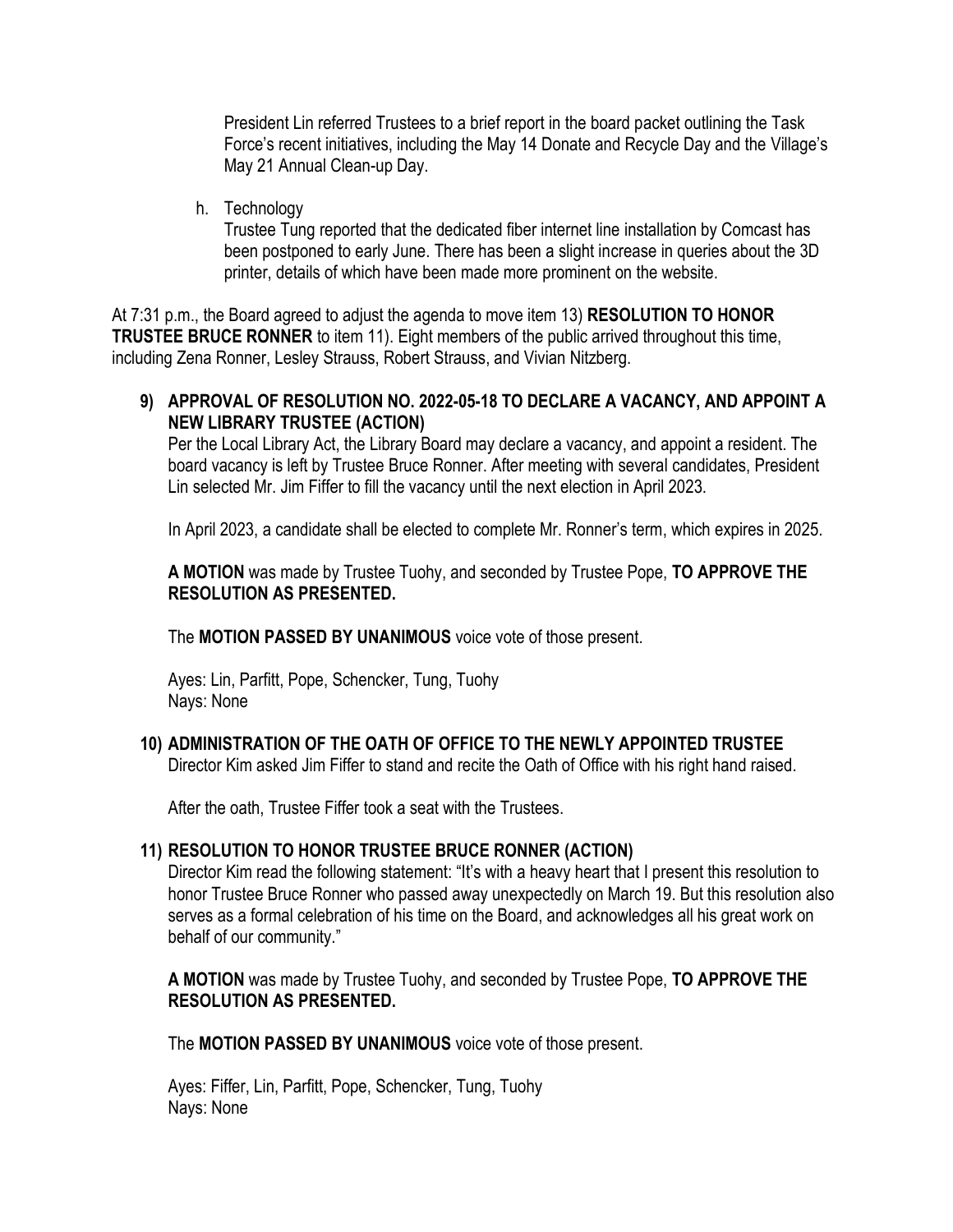# **12) PRESENTATION OF THE FISCAL YEAR 2021 LIBRARY AUDIT REPORT BY LAUTERBACH & AMEN (ACTION):**

Tim Gavin, Principal of Lauterbach & Amen, presented the library's Fiscal Year 2021 Annual Financial Report. He stated that the audit result of unmodified was the highest designation.

There was a comment in the report concerning the fund over budget for 2021. The General Fund had an excess of actual expenditures over budget of \$130,406. The recommendation of Lauterbach & Amen was to investigate and adopt appropriate future funding measures to avoid an excess. The reply from management accepted the comment and agreed to correct the issue in 2022. Trustee Fiffer questioned whether unanticipated expenses can be corrected. Director Kim stated that he assumes ultimate responsibility for the budget and would apply what he learned from 2021 to future planning.

Ken Shapiro asked Mr. Gavin where the Library's income for 2021 originated. The answer was 96.4% of library revenue was from property tax revenue.

Mr. Gavin also provided an overview of the role of the Illinois Municipal Retirement Fund (IMRF) obligations to the library's finances, assuring the Board that the IMRF is well-funded overall. Trustee Tuohy clarified that the amount the library contributes is determined by the state, and that the contributions are mandatory. Mr. Gavin pointed out that the contribution rate determined by the state is always a year behind; hence, the rate for 2022 may not reflect current inflation.

**A MOTION** was made by Trustee Parfitt, and seconded by Trustee Schencker, **TO ACCEPT THE FISCAL YEAR 2021 LIBRARY AUDIT REPORT AS PRESENTED.**

The **MOTION PASSED BY UNANIMOUS** voice vote of those present.

Ayes: Fiffer, Lin, Parfitt, Pope, Schencker, Tung, Tuohy Nays: None

#### **13) REPORT OF THE EXECUTIVE DIRECTOR**

Director Kim provided updates on a number of items since the previous RBM.

The library is in the trial phase of working with QuickBooks Online (QBO) which will be used for bookkeeping as part of our hiring of the ATA Group. Jeff D'Anastasio is entering invoices and banking information in both in QBO and Incode for the months of May and June. ATA Group is anticipated to fully take over monthly financial statements in July.

Congratulations to Children's Librarian Linda Patchett (6 years) and Shelver Mildred Shepherd (15 years) who both celebrated work anniversaries in April.

The green streamers in the front of the library support Paws for Patrick as they celebrate Mental Health Awareness Month. President Lin suggested that the management team discuss creating official guidelines for community partnerships and awareness months.